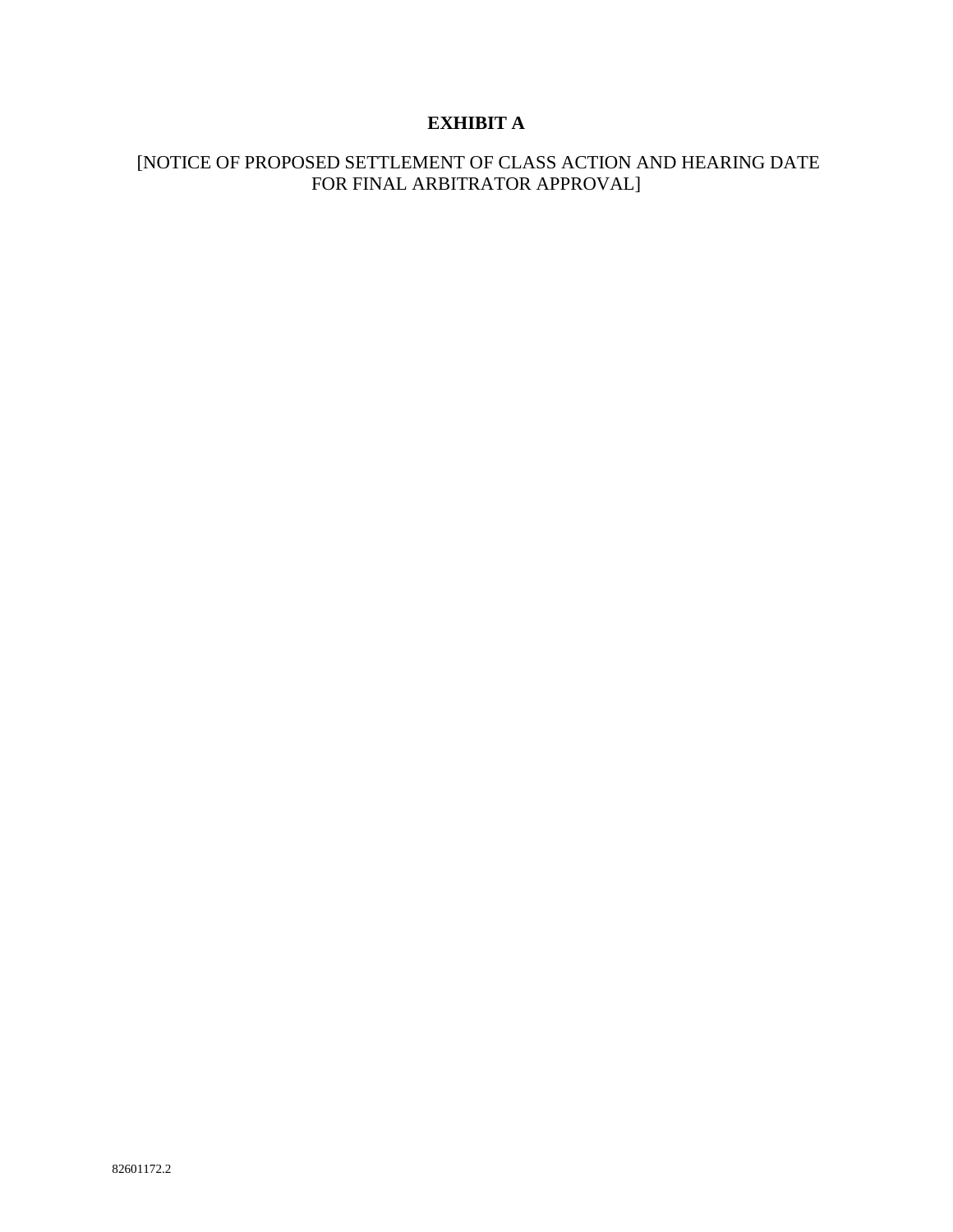## **NOTICE OF PROPOSED SETTLEMENT OF CLASS ACTION AND HEARING DATE FOR FINAL ARBITRATOR APPROVAL**

*Cindius Romney, as personal representative for the Estate of Michael Romney; Faron Bauer; and Kristen Childress, individually and on behalf of all others similarly situated, Claimants, v. Franciscan Medical Group, Franciscan Health System, Franciscan Health Ventures, Franciscan Northwest Physicians Health Network, LLC, and Catholic Health Initiatives, Respondents*, Case No. 01-18-0001-4763 (American Arbitration Association) ("Arbitration"); and *Cindius Romney, as personal representative for the Estate of Michael Romney; Faron Bauer; and Kristen Childress, individually and on behalf of all others similarly situated, Plaintiffs, v. Franciscan Medical Group, Franciscan Health System, Franciscan Health Ventures, Franciscan Northwest Physicians Health Network, LLC, and Catholic Health Initiatives, Defendants*, Case No. 13-2-38634-8 KNT (King County Superior Court) ("Litigation") (the Arbitration and Litigation, collectively, the "Lawsuit" or "Action").

| <b>SUMMARY OF YOUR LEGAL RIGHTS AND OPTIONS IN THIS SETTLEMENT:</b> |                                                                                                                                                                                                                                                                                                                                                                         |  |
|---------------------------------------------------------------------|-------------------------------------------------------------------------------------------------------------------------------------------------------------------------------------------------------------------------------------------------------------------------------------------------------------------------------------------------------------------------|--|
| Do Nothing and<br><b>Receive a Payment</b>                          | To receive a cash payment from the Settlement, you do <b>not</b> have to do<br>anything.                                                                                                                                                                                                                                                                                |  |
|                                                                     | Your estimated Settlement Share is: \$<<___>>. See the explanation<br>in Section 5 below.                                                                                                                                                                                                                                                                               |  |
|                                                                     | After final approval by the Arbitrator, the payment will be mailed to you<br>at the same address as this notice. In exchange for the settlement<br>payment, you will release claims against the Respondents/Defendants as<br>detailed in Section 4 below. If your address has changed, you must notify<br>the Settlement Administrator as explained in Section 6 below. |  |
| <b>Exclude Yourself</b>                                             | To exclude yourself, you must send a written Election Not to Participate<br>in Settlement to the Settlement Administrator as provided below. If you<br>request exclusion, you will receive no money from the Settlement.                                                                                                                                                |  |
|                                                                     | Instructions are set forth in Section 7 below.                                                                                                                                                                                                                                                                                                                          |  |

## **YOUR LEGAL RIGHTS MAY BE AFFECTED WHETHER YOU ACT OR DO NOT ACT. PLEASE READ THIS NOTICE CAREFULLY.**

# **Object** Write to the Settlement Administrator about why you do not agree with the Settlement in order to appear at the Final Approval Hearing to make an oral objection. Directions are provided in Section 8 below.

## **1. Why did I get this Notice?**

A proposed class action settlement (the "Settlement") of the above-captioned Action pending in the Superior Court of the State of Washington in King County and before the American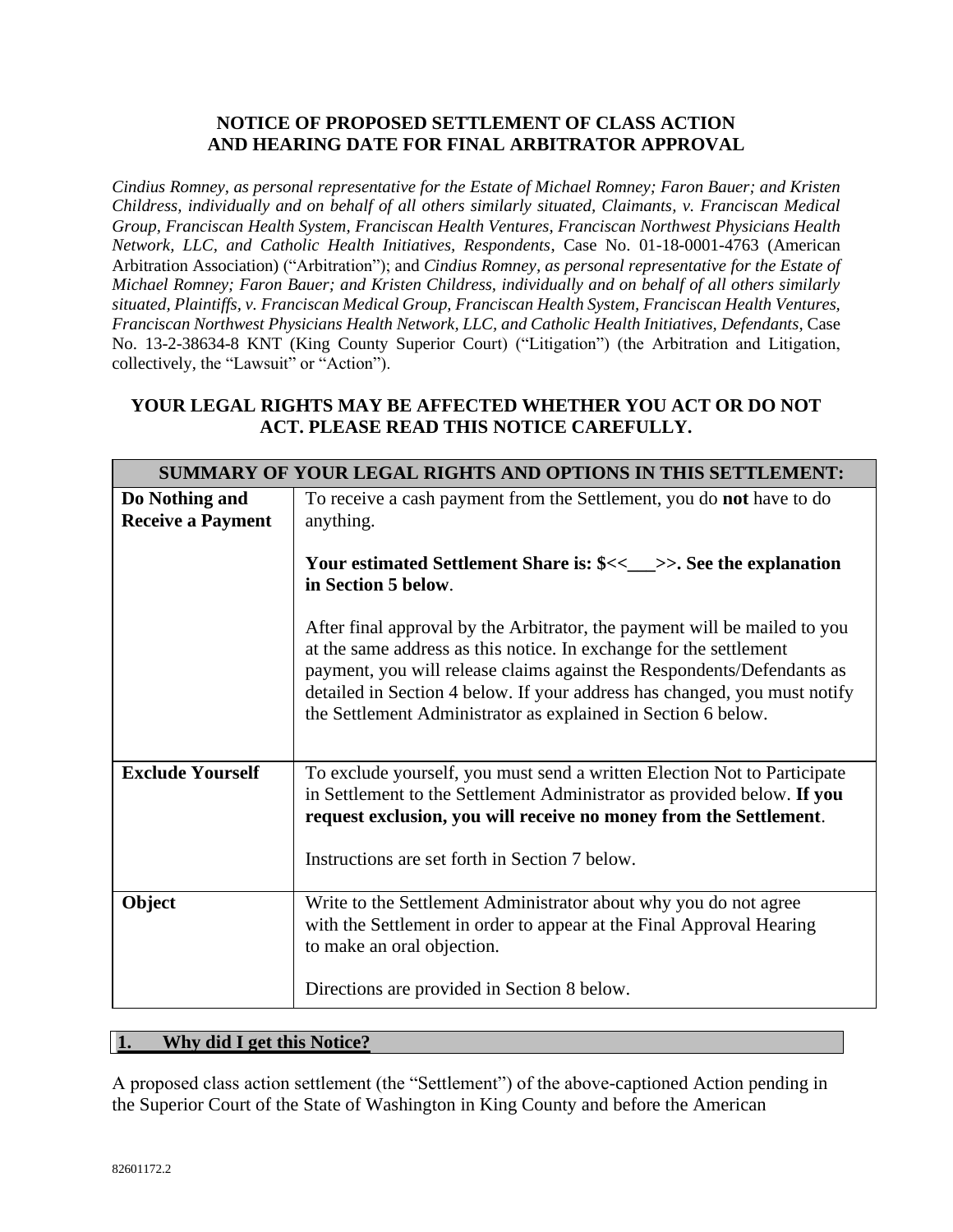Arbitration Association has been granted preliminary approval by the Arbitrator. You may be entitled to receive money from this Settlement.

You have received this Class Notice because you have been identified as a member of the Class, which is defined as:

*all Washington physicians, physician assistants ("PA"), and advanced registered nurse practitioners ("ARNP") who entered into contracts with Respondents (hereafter collectively referred to as FMG) providing that they receive compensation "per hour" for time worked at any of Respondents' Prompt Care or urgent care facilities from November 13, 2010 to the present*.

This Class Notice explains the Lawsuit, the Settlement, and your legal rights. It is important that you read this Class Notice carefully as your rights may be affected by the Settlement.

## **2. What is this Lawsuit about?**

On November 13, 2013, Dr. Michael Romney, M.D., Dr. Faron Bauer, M.D., and Dr. Kristen Childress, DNP, ARNP ("Class Representatives"), individually and on behalf of a putative class (collectively, "Claimants/Plaintiffs"), filed a class action complaint in the King County Superior Court in the State of Washington alleging that they and other similarly situated professionals have not been fully compensated for all hours worked per their employment agreements. On or about April 11, 2018, the Parties commenced arbitration in the American Arbitration Association ("AAA"). On March 31, 2021, the Parties' arbitrator, the Hon. Louise A. LaMothe (the "Arbitrator"), granted Claimants/Plaintiffs' Motion for Class Certification and certified the Class (as identified above).

Respondents/Defendants deny and dispute all of Claimants'/Plaintiffs' claims. Specifically, Respondents/Defendants contend that Claimants/Plaintiffs were only entitled to extra compensation only if they worked an extra shift and that in all such instances they were paid for their extra shift work and that this Action cannot be maintained as a class action.

The Arbitrator granted preliminary approval of the Settlement on << PRELIMINARY APPROVAL DATE>>. The Arbitrator has approved Class Representatives to represent the Class Members, and Scott Blankenship and Rick Goldsworthy at the law firm of The Blankenship Law Firm, PLLC to serve as Class Counsel.

## **3. What are the terms of the Settlement?**

Gross Settlement Amount. As part of an arm's length negotiation, the parties have reached a settlement which both believe is fair. Respondents/Defendants have agreed to pay an "all in" maximum amount of Two Million Five Hundred Thousand Dollars (\$2,500,000) (the "Gross Settlement Amount") to fund the settlement of this Action. The Gross Settlement Amount includes all payments of Settlement Shares to Settlement Class Members contemplated by the Settlement, the Settlement Administration Expenses, the Class Representative Service Payment, the Class Counsel Fees Payment, and the Class Counsel Litigation Expenses Payment. Any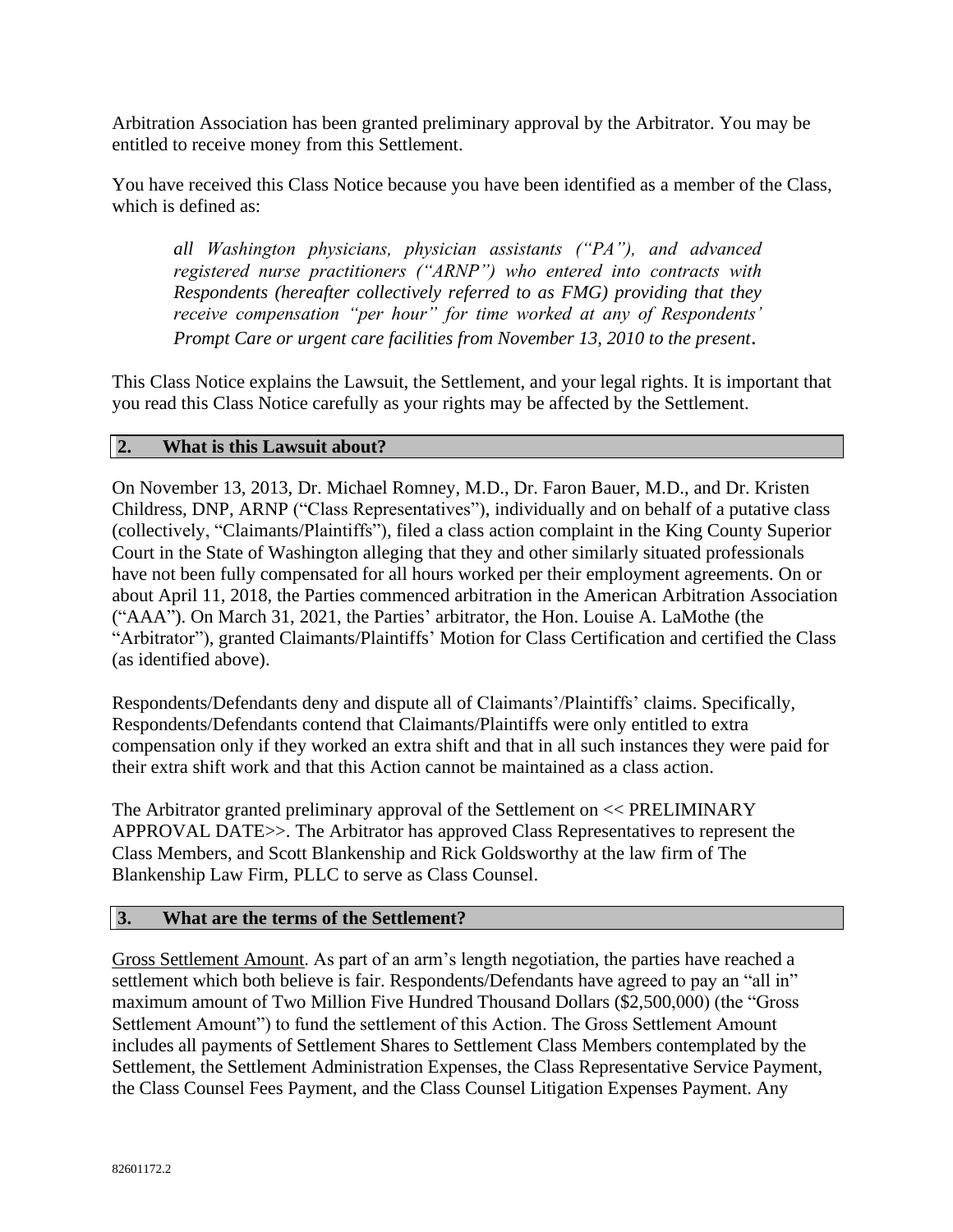employer-side payroll taxes on the portion of the Settlement Shares allocated to wages shall be separately paid by Respondents/Defendants.

Within fifteen (15) business days of the Judgment becoming Final, Respondents/Defendants will fund the Gross Settlement Amount by depositing the money with the Settlement Administrator. "Final" means the date the Judgment is no longer subject to appeal. Fifteen (15) business days after the Settlement is funded, the Settlement Administrator will mail checks for the Settlement Shares to Settlement Class Members.

Amounts to be Paid from the Gross Settlement Amount. The Settlement provides for certain payments to be made from the Gross Settlement Amount as follows, which will be subject to final Arbitrator approval, and which will be deducted from the Gross Settlement Amount before Settlement Shares are made to Class Members who do not request exclusion ("Settlement Class Members"):

- Settlement Administration Expenses. Payment to the Settlement Administrator, estimated not to exceed \$**5,620.00**, for expenses, including without limitation expenses of notifying the Class Members of the Settlement, processing opt outs, distributing Settlement Shares and tax forms, and handling inquiries and uncashed checks.
- Class Counsel Fees Payment and Class Counsel Litigation Expenses Payment. Payment to Class Counsel of reasonable attorneys' fees of one-third (1/3) of the Maximum Gross Settlement Amount, and an additional amount to reimburse actual litigation costs incurred by Class Counsel. Class Counsel has been prosecuting the Action on behalf of Claimants/Plaintiffs and the Class on a contingency fee basis (that is, without being paid any money for fees) since May 2013 and has been paying all litigation costs and expenses.
- Class Representative Service Payment. A Class Representative Service Payment to each Class Representative of Twenty Thousand Dollars (\$20,000.00), or such lesser amount as may be approved by the Arbitrator, to compensate them for services on behalf of the Class in initiating and prosecuting the Action, and for the risks they undertook.

Calculation of Payments to Class Members. After all of the payments of the Arbitratorapproved Class Counsel Fees Payment, Class Counsel Litigation Expenses Payment, Class Representative Service Payment, and Settlement Administration Expenses are deducted from the Gross Settlement Amount, the remaining portion, the "Net Settlement Amount," shall be distributed to Class Members as Settlement Shares to the Settlement Class Members. The Settlement Administrator will pay a Settlement Share from the Net Settlement Amount to each Settlement Class Member. The Settlement Share for each Settlement Class Member will be calculated by determining each eligible Class Member's proportional share of the Net Settlement Amount based on their dates of service, employment contract(s), contracted pay per hour rate, and the approximate number of prompt care or urgent care shifts worked during the relevant time period. Under no circumstances will any Class Member receive less than \$2,000.00 (minus any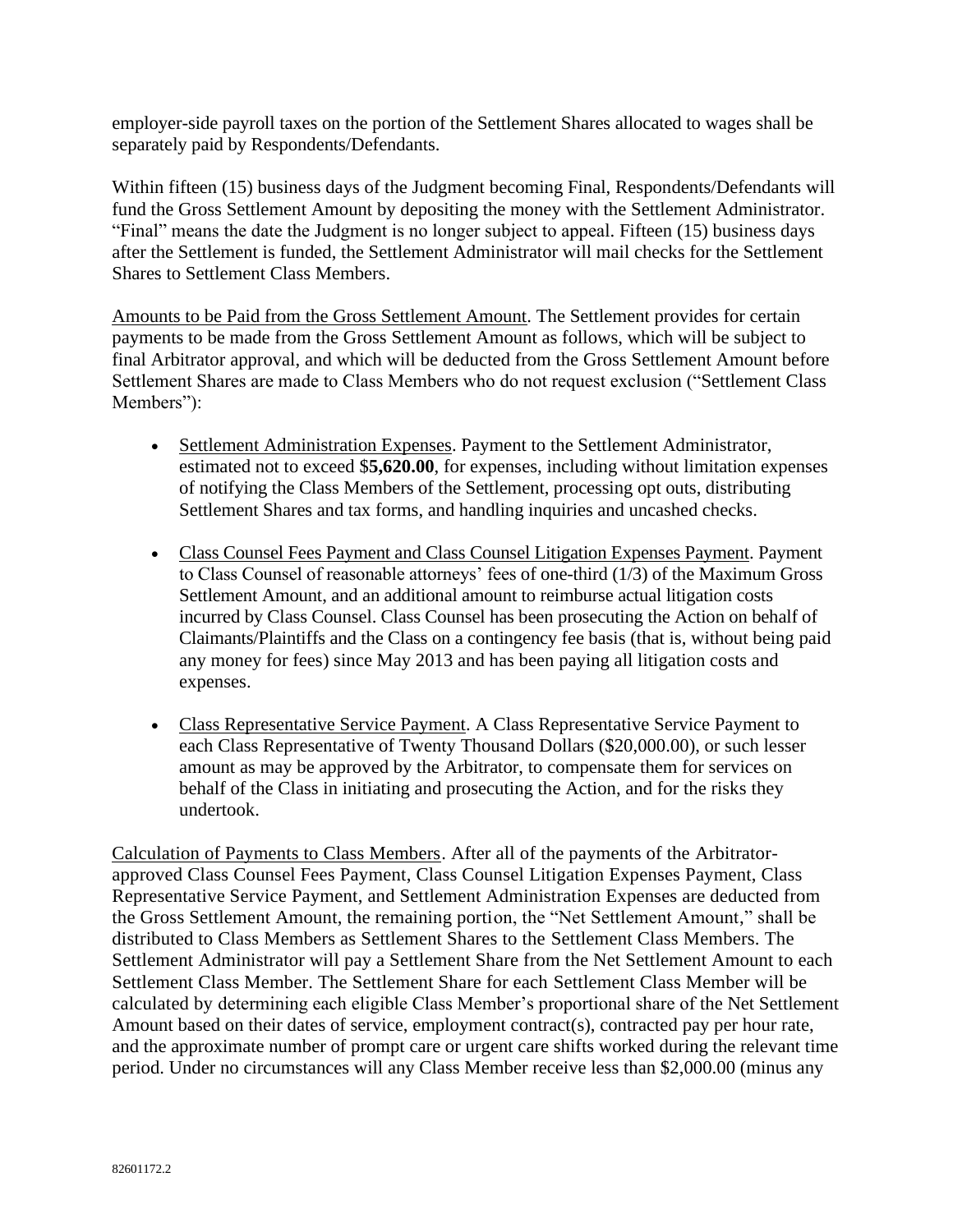mandatory withholding for taxes) out of the Net Settlement Amount. The payments to Class Members will reflect wages, prejudgment interest, and penalties.

**If the Settlement is approved by the Arbitrator and you do not exclude yourself, you will automatically be mailed a check for your Settlement Share to the same address as this Class Notice. You do not have to do anything to receive a payment.** If your address has changed, you must contact the Settlement Administrator to inform them of your correct address to ensure you receive your payment.

Tax Matters. One-third of each Settlement Class Member's Settlement Share is in settlement of wage claims (the "Wage Portion"). Accordingly, the Wage Portion is subject to income and payroll tax withholdings and shall be reported on IRS Form W-2. One-third of each Settlement Class Member's Settlement Share is in settlement of claims for interest and one-third of each Settlement Class Members' Settlement Share is in settlement of claims for penalties allegedly due to employees (collectively the "Non-Wage Portion"). The Non-Wage Portion shall not be subject to wage withholdings and shall be reported on IRS Form 1099. Settlement Class Members will be responsible for all applicable income taxes on the Non-Wage Portion of the Settlement. Neither Class Counsel nor Counsel for Respondents/Defendants intend anything contained in this Class Notice to constitute advice regarding taxes or taxability. The tax issues for each Settlement Class Member are unique to him/her, and each Settlement Class Member may wish to consult a tax advisor concerning the tax consequences of the payments received under the Settlement.

Conditions of Settlement. This Settlement is conditioned upon the Arbitrator entering an order granting final approval of the Settlement and entering judgment ("Judgment").

## **4. What Do I Release Under the Settlement?**

Released Class Claims. As of the date the Judgment becomes Final, all Settlement Class Members will fully and finally release Respondents/Defendants from all wage and hour claims that were pled or could have been pled under the Labor Code, or federal, state, or local wage and hour laws, including the Fair Labor Standards Act ("FLSA"), based on the facts alleged in the Action ("Released Class Claims").

This means that, if you do not timely exclude yourself from the Settlement, you cannot sue, continue to sue, or be part of any other lawsuit against Respondents/Defendants about the legal issues resolved by this Settlement. It also means that all of the Arbitrator's orders in this Action will apply to you and legally bind you.

## **5. How much will my payment be?**

## **Your estimated Settlement Share is approximately << \_\_\_\_\_\_\_\_\_\_\_\_\_\_\_\_ >>.**

## **6. How can I get a payment?**

To get money from the Settlement, you do not have to do anything. A check for your Settlement Share will be mailed automatically to the same address as this Class Notice. If your address is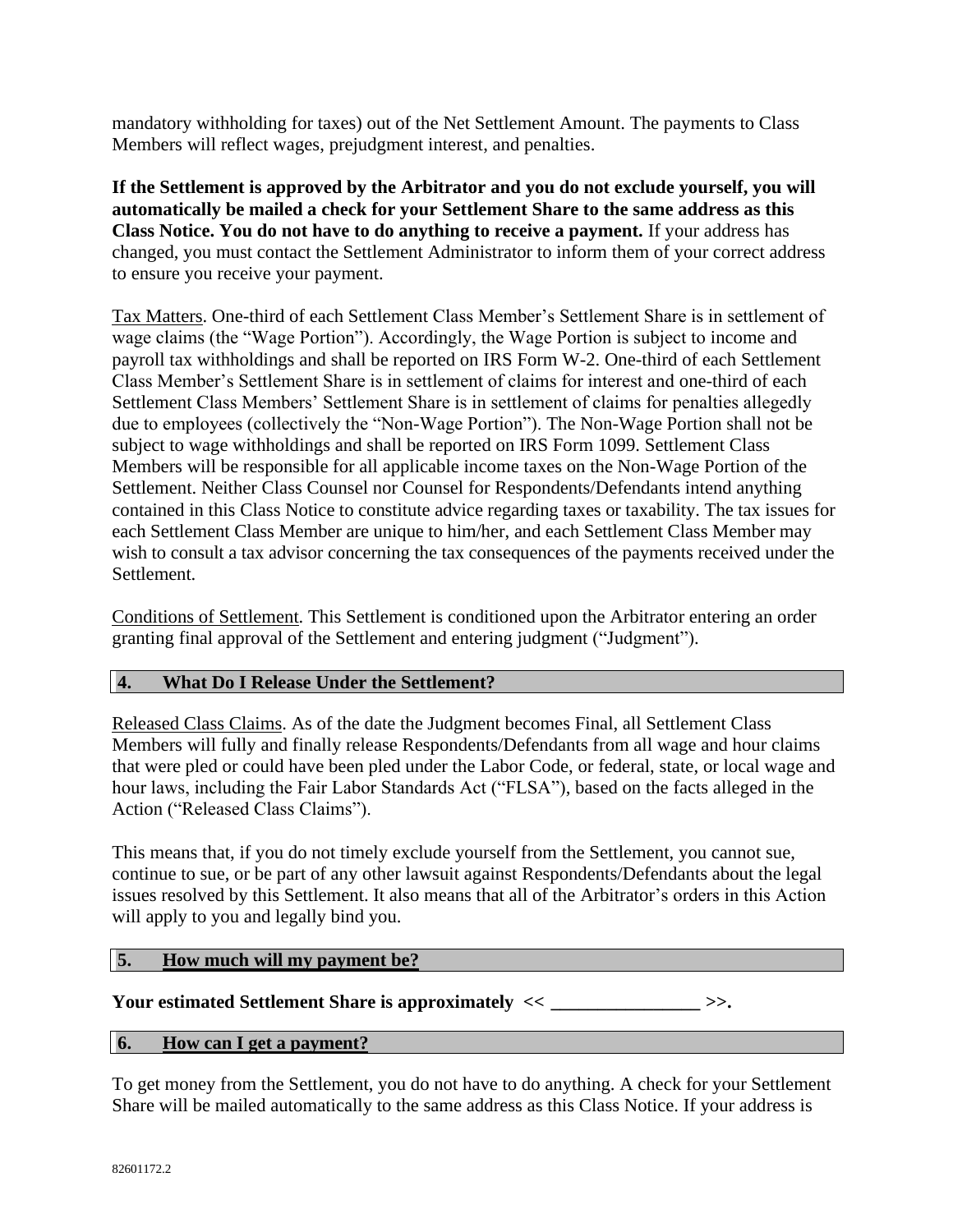incorrect or has changed, you must notify the Settlement Administrator. The Settlement Administrator is Simpluris and can be reached at 3194-C Airport Loop Drive, Costa Mesa, CA 92626, Ph: (800) 779-2104.

The Arbitrator will hold a Final Approval Hearing on August 12, 2022 to decide whether to approve the Settlement. If the Arbitrator approves the Settlement and there are no objections or appeals, payments will be mailed approximately three months after that hearing. If there are objections or appeals, resolving them can take time, usually more than a year. Please be patient.

## **7. What if I don't want to be a part of the Settlement?**

If you do not wish to participate in the Settlement, you may exclude yourself from the Settlement or "opt out." **If you opt out, you will not receive a Settlement Share from the Settlement**, and you will not be bound by its terms.

To opt out, you must mail to the Settlement Administrator, by first class mail, a written, signed, and dated Election Not to Participate in Settlement postmarked no later than forty-five (45) days after the date of the Class Notice. The Election Not to Participate in Settlement must be received by the Settlement Administrator and must state in substance: "I wish to be excluded from the Class in the *Romney v. CHI* lawsuit. I understand that if I ask to be excluded from the Class, I will not receive a Settlement Share from the settlement of this Action." The Election Not to Participate in Settlement must state the Class Member's full name, address, telephone number, social security number for verification purposes, the approximate dates of employment in Washington by Respondents/Defendants, and the name and number of the case, which is listed on the first page of this Class Notice. The Election Not to Participate in Settlement must be completed by you. No other person may opt-out for a living member of the Class.

The address for the Settlement Administrator is 3194-C Airport Loop Drive, Costa Mesa, CA 92626.

Written Election Not to Participate in Settlement notices that are postmarked after \_\_\_\_\_\_\_\_\_\_\_, or are incomplete or unsigned, will be rejected, and those Class Members will remain bound by the Settlement and the release described above.

## **8. How do I tell the Arbitrator that I don't agree with the Settlement?**

Any Class Member who has not opted out and believes that the Settlement should not be finally approved by the Arbitrator for any reason may object in writing to the proposed Settlement, the Class Counsel Fees Payment, the Class Counsel Litigation Expenses Payment, or the Class Representative Service Payment. Objections that are in writing must state the Class Member's name, current address, telephone number, and the dates of employment by Respondents/Defendants, and describe why you believe the Settlement is unfair and whether you intend to appear at the Final Approval Hearing. All written objections or other correspondence must also state the name and number of the case.

All written objections must be mailed to the Settlement Administrator with copies to the Parties' counsel, no later than forty-five (45) days after the date of the Class Notice.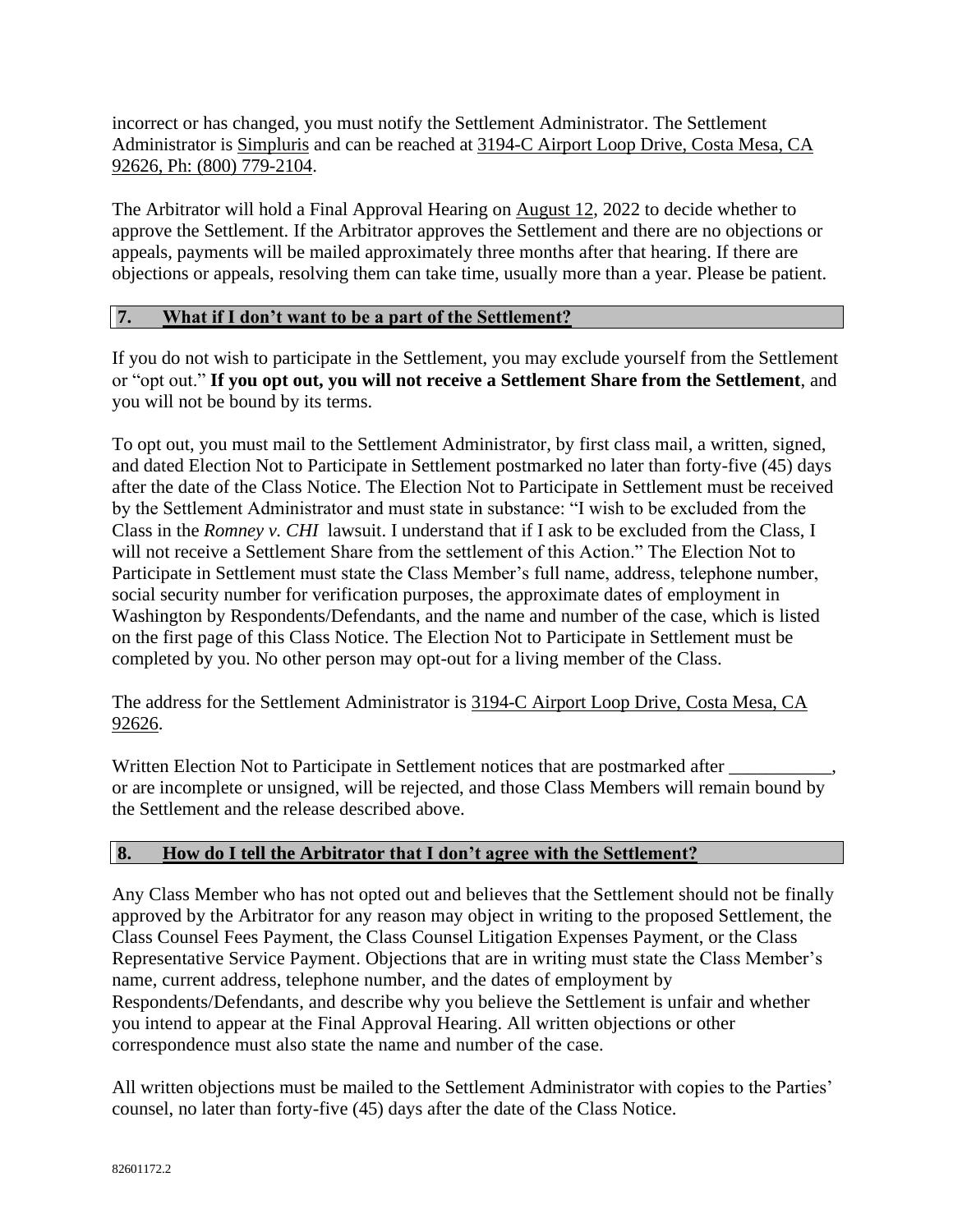Any Class Member who has objected in writing may also appear at the Final Approval Hearing on August 12,2022 via zoom meeting.

To object to the Settlement, you must not opt out, and if the Arbitrator approves the Settlement despite your objection, you will be bound by the terms of the Settlement in the same way as Class Members who do not object and you will still be mailed a check for your Settlement Share.

Any Class Member who does not object in the manner provided in this Class Notice shall have waived any objection to the Settlement, whether by appeal or otherwise.

The addresses for Parties' counsel are as follows:

| <b>Class Counsel:</b>          | <b>Counsel for Respondents/Defendants:</b> |
|--------------------------------|--------------------------------------------|
| Scott C.G. Blankenship, Esq.   | Donald Samuels, Esq.                       |
| Richard E. Goldsworthy, Esq.   | Polsinelli                                 |
| The Blankenship Law Firm, PLLC | 1401 Lawrence St., Suite 1200              |
| 1000 Second Ave., Suite 3250   | Denver, CO 80202                           |
| Seattle, WA 98104              |                                            |
| Ph: (206) 343-2700             | Adam Merrill, Esq.                         |
|                                | Polsinelli                                 |
|                                | One East Washington St., Suite 120         |

## **9. When and where will the Arbitrator decide whether to approve the Settlement?**

Phoenix, AZ 85004

The Arbitrator will hold a Final Approval Hearing on August 12, 2022, via Zoom. At this hearing the Arbitrator will consider whether the Settlement is fair, reasonable, and adequate. The purpose of this hearing is for the Arbitrator to determine whether to grant final approval to the Settlement. If there are timely and procedurally proper objections, the Arbitrator will consider them. This hearing may be rescheduled by the Arbitrator without further notice to you. **You are not required to attend** the Final Approval Hearing, although any Class Member is welcome to attend.

## **10. Right to participate in this settlement with no risk of retaliation.**

You have a legal right to receive the money offered here without any risk of retaliation from Respondents/Defendants. State law prohibits Respondents/Defendants (employers and former employers) from discriminating or retaliating against or taking any negative actions against any person for participating in this Lawsuit, like taking this Settlement or otherwise making a claim or complaint for compensation, assisting or testifying in this Lawsuit, or otherwise participating in a proceeding or exercising their rights to claim wages owed.

## **11. How do I get more information about the Settlement?**

You may call or write to the Settlement Administrator or contact the attorneys appointed by the